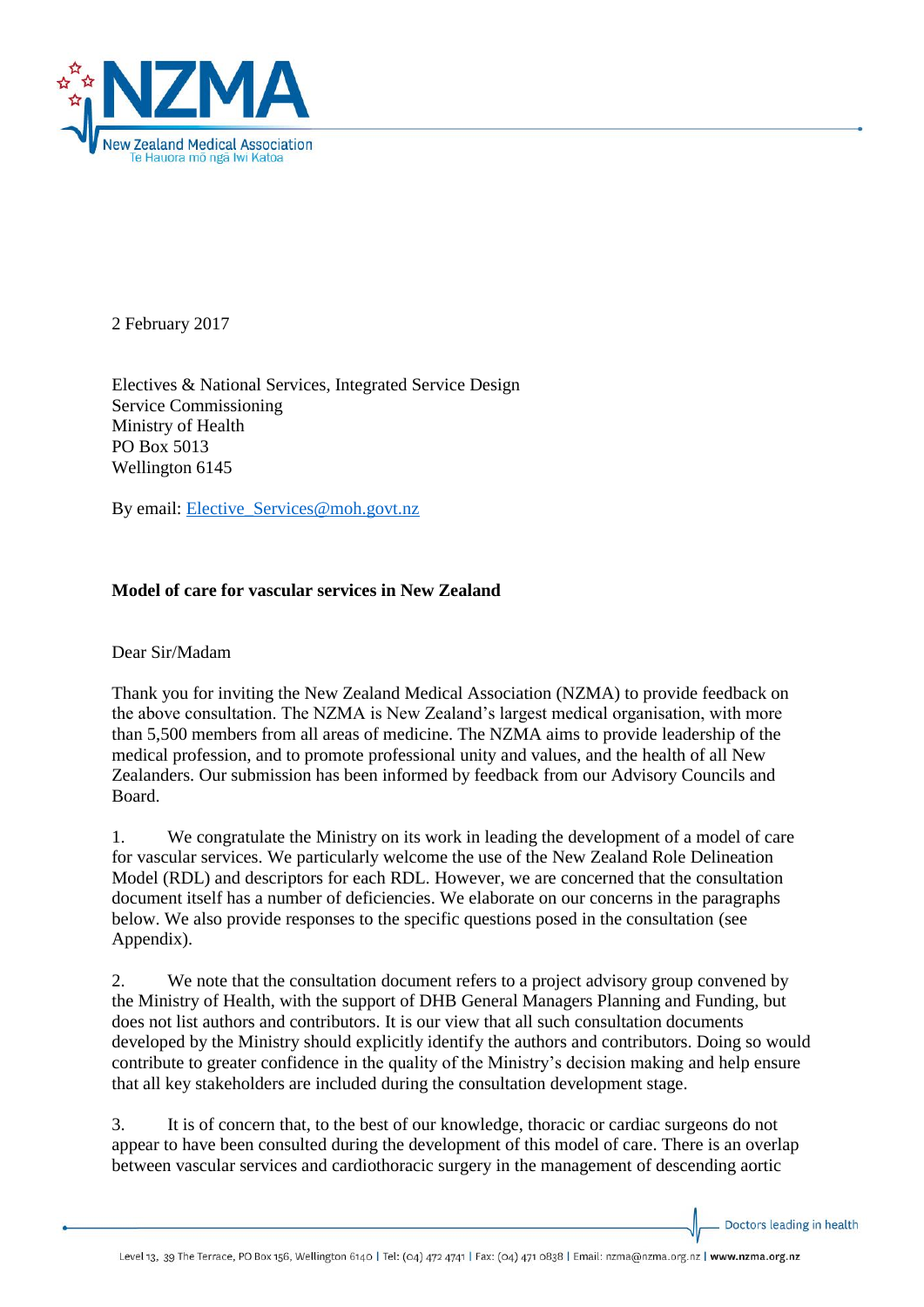dissections and transection of the aorta, both relatively common conditions that are not specifically mentioned in the consultation. While RDL level 6 requirements mention the need to support cardiothoracic surgery, we suggest this would be better framed as a collaborative relationship between vascular services and cardiothoracic surgical services; the management of transection of the aorta could involve specialists from either discipline.

4. We welcome the document's recognition of optimising prevention and detection. However, there are some concerns that prevention is not given sufficient in-depth consideration. For example, there is no mention of the major epidemiological risk factors for vascular disease, which correspond to those for cardiovascular disease in general, especially smoking. Given that improved prevention will reduce demand and take pressure off vascular services that would otherwise be at risk of collapse in the face of the rising prevalence of obesity and diabetes, we suggest that prevention warrants greater emphasis. Nevertheless, we are pleased that the document acknowledges the importance of cardiovascular risk assessment in the prevention and detection of vascular conditions, and we welcome the recommendation for the next review of the Primary Care Handbook to include advice on peripheral vascular disease.

5. It is our view that every time the Ministry promulgates a new model of care (for vascular services or anything else), it should also state that appropriate funding will be allocated to the model's implementation. By doing so, the model is more likely "to ensure access to the right level of care in a seamless and timely manner". In the absence of adequate funding, there is a risk that any new model of care may not actually ever be implemented.

6. We are concerned that the consultation is limited with respect to matters relating to equity. Health equity should underpin all models of care.<sup>1</sup> While recommendation 6 says that "elective pathways should be agreed within the region, to facilitate equitable access to vascular care", current defects in equitable access to care are not identified. It is important to identify these. If the data to do so are lacking, then we believe the authors should call for an urgent and ongoing equity audit of models of service delivery to ascertain the proportionate universality of services.

7. We are disappointed that the document fails to include a single reference to Māori. Elsewhere on the Ministry's website, it is noted that "the total cardiovascular disease mortality rate among Māori was more than twice as high as that among non-Māori".<sup>2</sup> The failure to specifically address Māori appears to represent a lapse by the Ministry of its own modelling of parameters relating to health equity. We suggest the Ministry review the reasons for this lapse and expand its model of care for vascular disease to include a specific focus on Māori. We suggest that the model also needs to address the needs of Pacific and South Asian people, as well as those from a low socioeconomic background, given that these populations experience a disproportionately greater burden of cardiovascular disease.<sup>3</sup>

8. We note that the stated intent of the consultation document is "to develop a tier two service specification for vascular services that describes minimum requirements for a DHB intending to deliver vascular services, to ensure an integrated and safe service for patients". Elsewhere, the document states that the goal of the model of care is to improve quality of care for patients through four strategies: optimise prevention and detection; reduce clinical variation;

1

<sup>&</sup>lt;sup>1</sup> NZMA. Health Equity. Position Statement, 2011. Available from

[https://www.nzma.org.nz/\\_\\_data/assets/pdf\\_file/0016/1456/Health-equity-2011.pdf](https://www.nzma.org.nz/__data/assets/pdf_file/0016/1456/Health-equity-2011.pdf) 

<sup>&</sup>lt;sup>2</sup> [http://www.health.govt.nz/our-work/populations/maori-health/tatau-kahukura-maori-health-statistics/nga](http://www.health.govt.nz/our-work/populations/maori-health/tatau-kahukura-maori-health-statistics/nga-mana-hauora-tutohu-health-status-indicators/cardiovascular-disease)[mana-hauora-tutohu-health-status-indicators/cardiovascular-disease](http://www.health.govt.nz/our-work/populations/maori-health/tatau-kahukura-maori-health-statistics/nga-mana-hauora-tutohu-health-status-indicators/cardiovascular-disease)

<sup>&</sup>lt;sup>3</sup> Thornley S, et al. Sociodemographic differences in prevalence of diagnosed coronary heart disease in New Zealand estimated from linked national health records. N Z Med J. 2011 May 13;124(1334):21-34.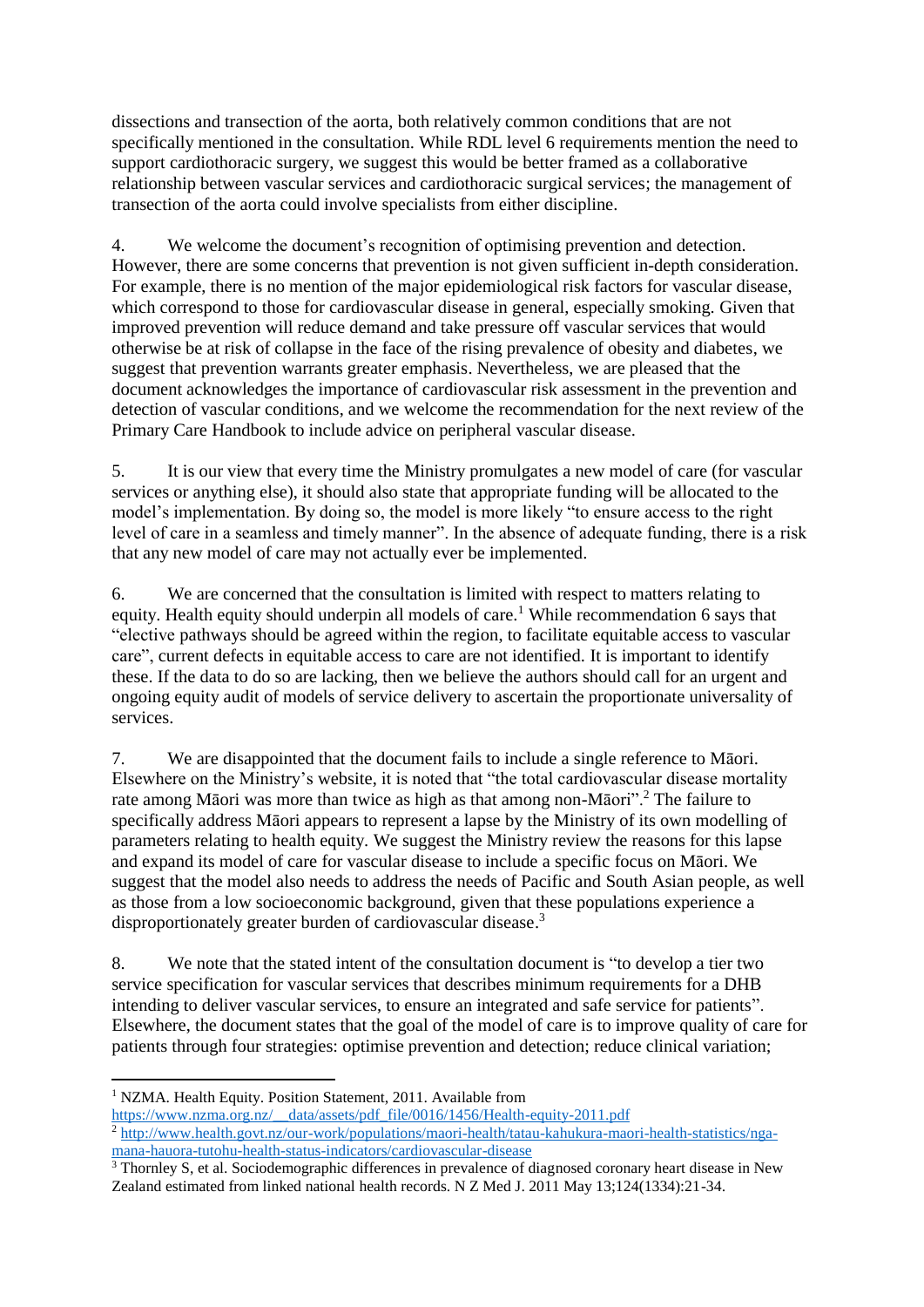enhance the intervention pathway; integrate services effectively. While these are laudable intentions and goals, we submit that the most important aim should be to secure better outcomes for patients. We recommend that this be specifically acknowledged in the document.

9. It is our contention that the important role of GPs is not given adequate attention in the model of care. For example, while a number of different types of service providers are identified on page four, GPs are conspicuously absent. We suggest that the document should give greater emphasis to integrated health care, with specific attention to the important role that GPs play with respect to vascular disease in terms of prevention, diagnosis, organising further investigations, treatment, referral, follow up and coordination of care.

10. An important aspect of the post-surgical management of patients with vascular disease is treating dyslipidaemia (plus addressing hypertension, smoking, lack of exercise, etc). Essentially, all such patients should receive advice on diet and lifestyle, as well as intensive lipid modifying therapy. Yet in clinical practice, many post-surgical patients do not receive adequate treatment of their underlying risk factors. This has been shown to be the case in New Zealand<sup>4</sup> as well as overseas.<sup>5</sup> We consider it important for the model of care to extend beyond a primary focus on acute intervention to more comprehensively address prevention as well as care post-intervention.

11. Finally, we consider that the document needs to afford greater recognition of the role of anaesthetists and intensive care providers. Specifically, recommendation 5 should include anaesthetists and intensive care providers along with vascular providers. Recommendation 6 should include access to pre-anaesthetic clinics to assess risk stratification and optimise perioperative care and outcomes. Level 5 and 6 services should include anaesthetists that are specially trained in vascular (open and endoluminal) procedure management. Multi-disciplinary meetings should include anaesthesia and ICU providers.

We hope that our feedback has been helpful and look forward to learning the outcome of this consultation.

Yours sincerely

Save Cull

Dr Stephen Child NZMA Chair

1

<sup>4</sup> Looi KL, et al. Under-use of secondary prevention medication in acute coronary syndrome patients treated with in-hospital coronary artery bypass graft surgery. N Z Med J. 2011 Sep 23:124(1343):18-27. Available from <https://www.nzma.org.nz/journal/read-the-journal/all-issues/2010-2019/2011/vol-124-no-1343/article-looi> <sup>5</sup> Pande RL, et al. Secondary prevention and mortality in peripheral artery disease: National Health and Nutrition Examination Study, 1999 to 2004. Circulation. 2011 Jul 5;124(1):17-23. Available from <https://www.ncbi.nlm.nih.gov/pmc/articles/PMC3139992/>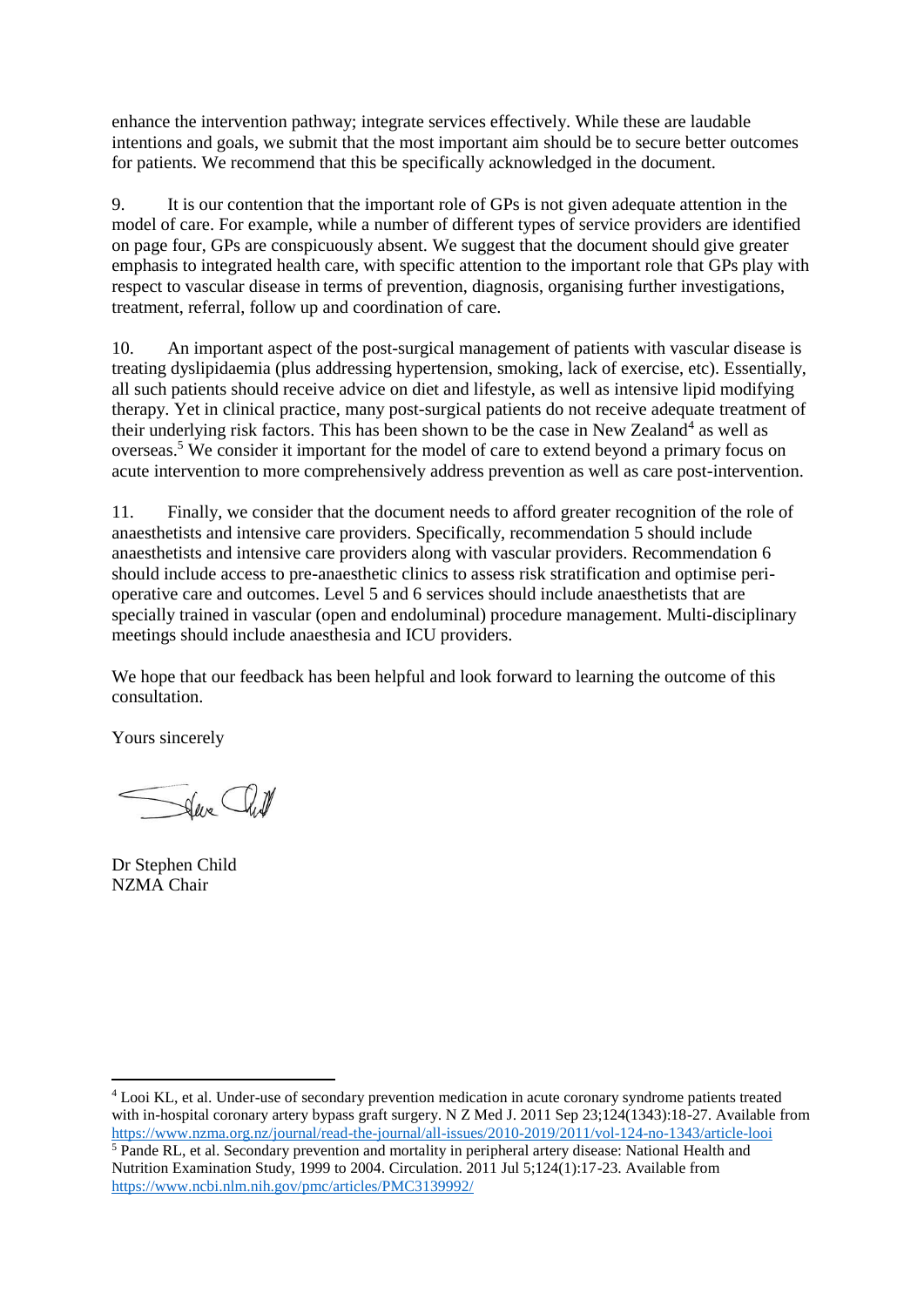**Appendix. Questions for consultation**

**1. Do you agree that a Regional Model of Care with six levels of Vascular provider is appropriate within a New Zealand context, and are the levels described adequately? (Recommendation 4)** 

| <b>Strongly Agree</b>                                                                                                                                                                | Please indicate the level of your agreement<br>Agree<br>X                                                         | <b>Undecided</b>                                      | <b>Disagree</b>                                                                | <b>Strongly</b><br><b>Disagree</b> |  |
|--------------------------------------------------------------------------------------------------------------------------------------------------------------------------------------|-------------------------------------------------------------------------------------------------------------------|-------------------------------------------------------|--------------------------------------------------------------------------------|------------------------------------|--|
| b. Reduce clinical variation                                                                                                                                                         | a. Optimise prevention and detection<br>c. Enhance the intervention pathway<br>d. Integrate services effectively. | <b>Care for Vascular Services? (Recommendation 2)</b> | 2. Do you agree with the four high level strategies identified in the Model of |                                    |  |
|                                                                                                                                                                                      | Please indicate the level of your agreement<br>a) Optimise prevention and detection                               |                                                       |                                                                                |                                    |  |
| <b>Strongly Agree</b><br>$ \times $                                                                                                                                                  | Agree                                                                                                             | <b>Undecided</b>                                      | <b>Disagree</b>                                                                | <b>Strongly</b><br><b>Disagree</b> |  |
| b) Reduce clinical variation                                                                                                                                                         | Please indicate the level of your agreement                                                                       |                                                       |                                                                                |                                    |  |
| <b>Strongly Agree</b><br>$\vert X \vert$                                                                                                                                             | Agree                                                                                                             | <b>Undecided</b>                                      | <b>Disagree</b>                                                                | <b>Strongly</b><br><b>Disagree</b> |  |
| Are there alternatives which should be considered? Do you have any<br>additional comments?<br>These should be aimed at best medical practice premised on evidence-based<br>medicine. |                                                                                                                   |                                                       |                                                                                |                                    |  |
|                                                                                                                                                                                      | Please indicate the level of your agreement<br>c) Enhance the intervention pathway                                |                                                       |                                                                                |                                    |  |
| <b>Strongly Agree</b>                                                                                                                                                                | Agree                                                                                                             | Undecided                                             | <b>Disagree</b>                                                                | <b>Strongly</b><br><b>Disagree</b> |  |
|                                                                                                                                                                                      | Please indicate the level of your agreement<br>d) Integrate services effectively                                  |                                                       |                                                                                |                                    |  |
| <b>Strongly Agree</b>                                                                                                                                                                | Agree                                                                                                             | <b>Undecided</b>                                      | <b>Disagree</b>                                                                | <b>Strongly</b><br><b>Disagree</b> |  |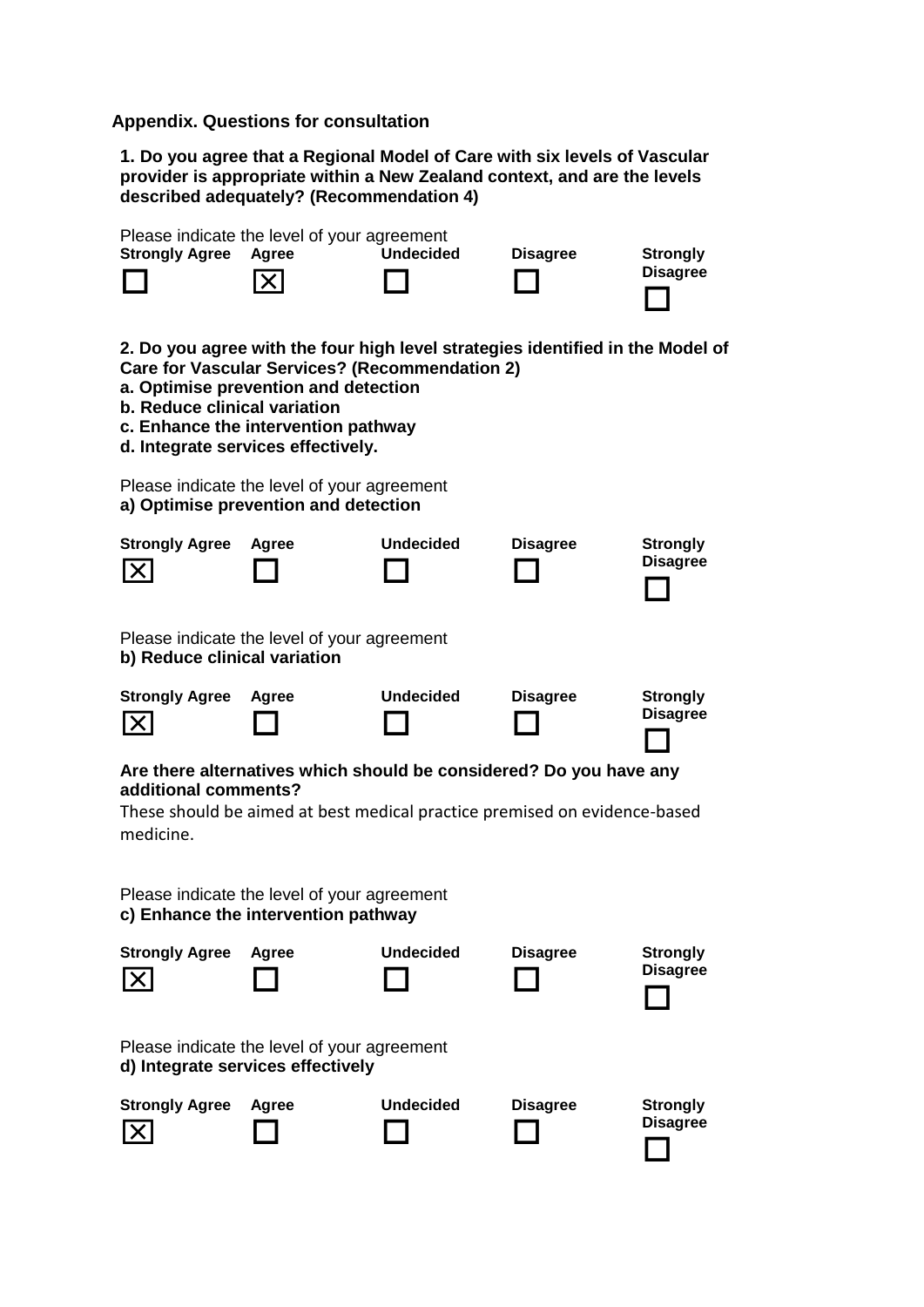#### **3. Do you agree with the recommendation to align Vascular with Cardiovascular disease in optimising Prevention and Detection of Vascular disease? (Recommendation 3)**

Please indicate the level of your agreement

| <b>Strongly Agree</b> | Aaree | <b>Undecided</b> | <b>Disagree</b> | <b>Strongly</b> |
|-----------------------|-------|------------------|-----------------|-----------------|
| $\boxed{\mathsf{X}}$  |       |                  |                 | <b>Disagree</b> |

## **Are there any alternatives which should be considered? Do you have any additional comments?**

Should focus on more than just assessment of risk.

Risk assessment should be at the same age for men and women.

Should target risk factors such as smoking, dyslipidaemia, hypertension, exercise, etc, and measure hard outcomes.

Should expand on criteria for screening for abdominal aortic aneurysms.

**4. Do you agree with the recommendations to Reduce Clinical Variation through:** 

**a. Adopting the identified purchase units to allow more consistent reporting (Recommendation 1)** 

**b. Using a regional hub and spoke model of care with a regional implementation approach to support clarity of pathway and formal after hours arrangements (Recommendation 4)** 

**c. Developing process and access indicators that will be added to existing monitoring and oversight indicators; and regularly auditing referral pathways; and undertaking further work to introduce national reporting of Vascular quality and clinical outcome measures (Recommendation 9)** 

Please indicate the level of your agreement

**a) Adopting the identified purchase units to allow more consistent reporting (Recommendation 1)** 



Please indicate the level of your agreement

**b) Using a regional hub and spoke model of care with a regional implementation approach to support clarity of pathway and formal after hours arrangements (Recommendation 4)** 

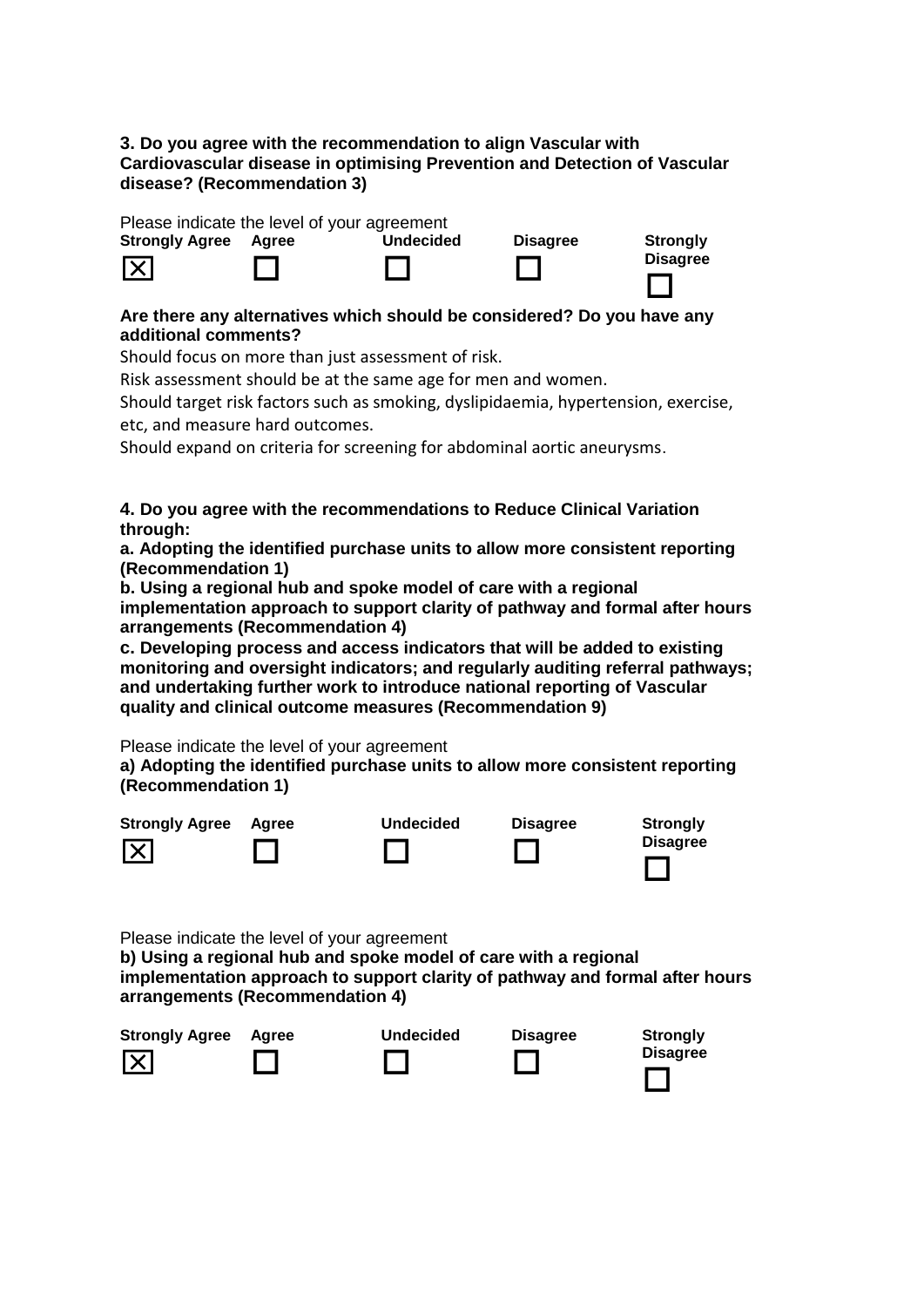Please indicate the level of your agreement

**c) Developing process and access indicators that will be added to existing monitoring and oversight indicators; and regularly auditing referral pathways; and undertaking further work to introduce national reporting of Vascular quality and clinical outcome measures (Recommendation 9)** 



### **Are there any alternatives which should be considered? Do you have any additional comments?**

We support public access to high quality data reported by unit, not by individual surgeons or teams. The public reporting of clinician-specific raw

outcome/performance data is fraught with difficulties and associated with various unintended negative consequences.<sup>6</sup>

## **5. Do you agree with the recommendations to Enhance the Intervention Pathway through:**

**a. Having regionally agreed pathways for patients presenting with acute vascular conditions or trauma (Recommendation 5)** 

**b. Having regionally agreed elective pathways to facilitate equitable access to vascular care as close to home as appropriate; (Recommendation 6) and c. To developing an agreed set of prioritisation criteria for first specialist assessment and elective surgical/endovascular treatment (Recommendation 6)** 

Please indicate the level of your agreement

**a) Having regionally agreed pathways for patients presenting with acute vascular conditions or trauma (Recommendation 5)** 

| <b>Strongly Agree</b> | Aaree | <b>Undecided</b> | <b>Disagree</b> | <b>Strongly</b> |
|-----------------------|-------|------------------|-----------------|-----------------|
| $\boxed{\mathsf{X}}$  |       |                  |                 | <b>Disagree</b> |
|                       |       |                  |                 |                 |

Please indicate the level of your agreement

**.** 

**b) Having regionally agreed elective pathways to facilitate equitable access to vascular care as close to home as appropriate; (Recommendation 6)** 

| <b>Strongly Agree</b> | Agree      | <b>Undecided</b> | <b>Disagree</b> | <b>Strongly</b> |
|-----------------------|------------|------------------|-----------------|-----------------|
|                       | $ \times $ |                  |                 | <b>Disagree</b> |
|                       |            |                  |                 |                 |

## **Are there any alternatives which should be considered? Do you have any additional comments?**

Having access to vascular care close to home should not over-ride having access to best medical practice premised on evidence-based medicine, which should be the primary aim.

<sup>6</sup> NZMA Submission. Response to the discussion paper 'Better Data–the benefits to the profession and the public' 8 June 2015. Available from [https://www.nzma.org.nz/\\_\\_data/assets/pdf\\_file/0007/42928/NZMA-](https://www.nzma.org.nz/__data/assets/pdf_file/0007/42928/NZMA-Submission-on-MCNZ-discussion-document-Better-Data-the-benefits-to-the-profession-and-the-public.pdf)[Submission-on-MCNZ-discussion-document-Better-Data-the-benefits-to-the-profession-and-the-public.pdf](https://www.nzma.org.nz/__data/assets/pdf_file/0007/42928/NZMA-Submission-on-MCNZ-discussion-document-Better-Data-the-benefits-to-the-profession-and-the-public.pdf)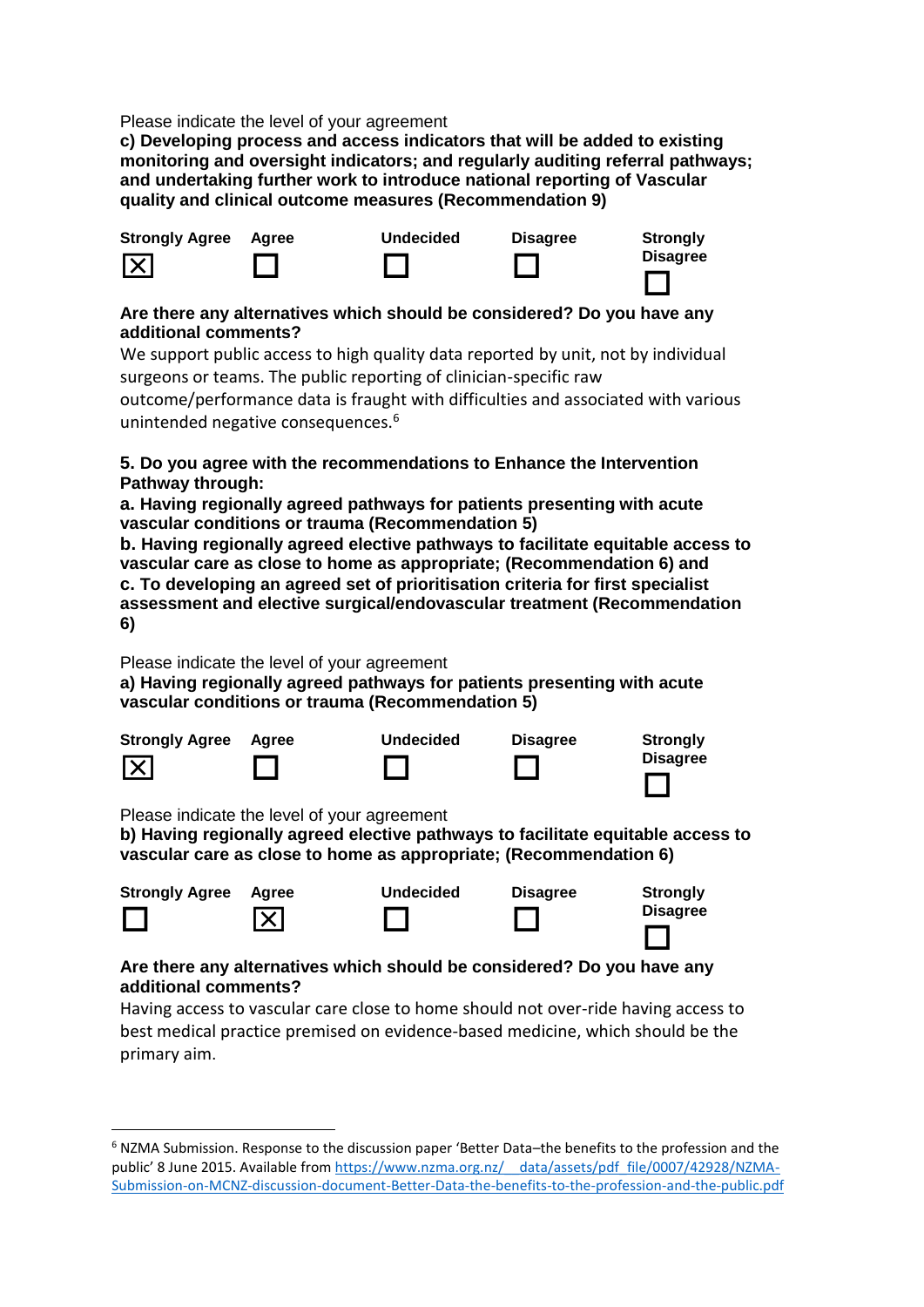Please indicate the level of your agreement

**c) To developing an agreed set of prioritisation criteria for first specialist assessment and elective surgical/endovascular treatment (Recommendation 6)** 

| <b>Strongly Agree</b> | Agree | <b>Undecided</b> | <b>Disagree</b> | <b>Strongly</b> |
|-----------------------|-------|------------------|-----------------|-----------------|
| $ \times $            |       |                  |                 | <b>Disagree</b> |

### **Are there any alternatives which should be considered? Do you have any additional comments?**

Should also have criteria for follow up.

**6. Do you agree with the recommendations to Integrate Services Effectively through:** 

**a. Implementing formally agreed processes for conducting Vascular MDMs (Recommendation 7)** 

**b. Each region is responsible for addressing any identified workforce and technology needs (Recommendation 8)** 

Please indicate the level of your agreement

**a) Implementing formally agreed processes for conducting Vascular MDMs (Recommendation 7)** 







| <b>Disagree</b> |  |
|-----------------|--|
|                 |  |

| Disagree | --- |
|----------|-----|
|          |     |

**Strongly** 

Please indicate the level of your agreement

**b) Each region is responsible for addressing any identified workforce and technology needs (Recommendation 8)** 

| <b>Strongly Agree</b> | Aaree | <b>Undecided</b> | <b>Disagree</b> | <b>Strongly</b> |
|-----------------------|-------|------------------|-----------------|-----------------|
|                       |       |                  | $ \mathsf{x} $  | <b>Disagree</b> |

#### **Are there any alternatives which should be considered? Do you have any additional comments?**

This should also include national responsibilities.

# **7. Are the Recommendations for implementing the Model of Care for Vascular Services right/appropriate?**

|                       |       | Please indicate the level of your agreement |                 |                 |
|-----------------------|-------|---------------------------------------------|-----------------|-----------------|
| <b>Strongly Agree</b> | Aaree | <b>Undecided</b>                            | <b>Disagree</b> | <b>Strongly</b> |
|                       | IXI   |                                             |                 | <b>Disagree</b> |

**Are there any alternatives which should be considered? Do you have any additional comments?**